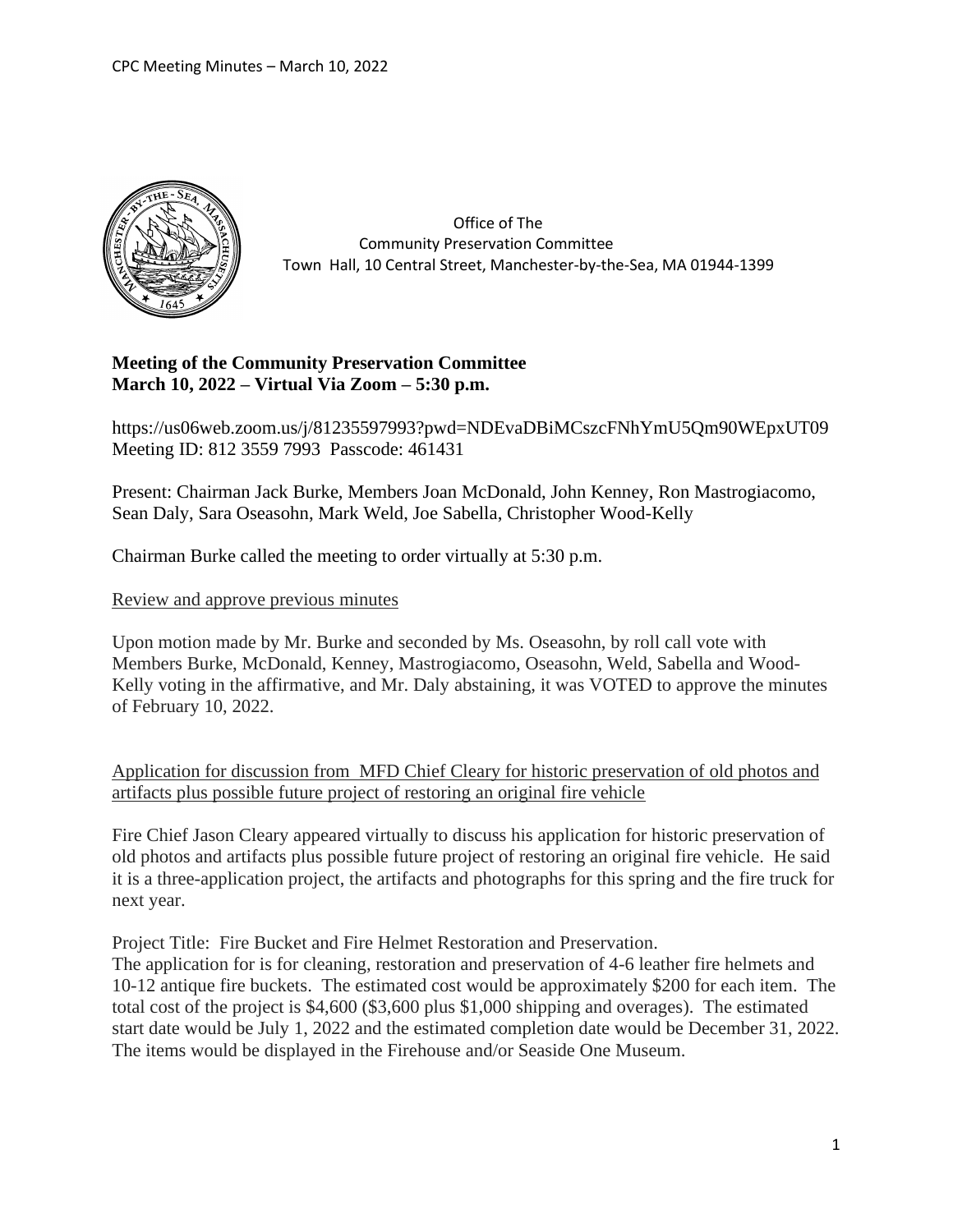Chief Cleary submitted photos of old fire buckets and leather helmets which need cleaning and preserving. He has been in touch with a restorer. At least four leather helmets are at the fire station and two are at Seaside One. There are approximately 15 old fire buckets.

Project Title: Antique Fire Photograph Preservation.

The application is to clean and preserve antique fire apparatus photos, to replace glass with UV protective acryllic and acid free backing, and to replace/repair broken frames as needed. The photos will reside at the fire house or Seaside One. There are 15 photos at approximately \$300 each, for a total of \$4,500. The estimated start date is July 1, 2022, and the estimated completion date is December 21, 2022.

Chief Cleary submitted photos of the antique photographs, black and white and color, which he would like to have protected to keep the UV out. Primarily the photos are black and white. There is a 6' x 6' of all past fire chiefs.

Project Title: Antique Fire Truck Restoration. Chief Cleary has located an old Manchester 1929 Maxim fire truck in Canada. The owner is asking \$12,000 and will hold it for Manchester.

This would include replacement of wooden running boards, re-applying nickel finish to components, repainting and re-lettering of truck; repair and annual maintenance of motor, drive train, brakes, application of gold leaf stripes and numbers. The color would be brown upon taking ownership of vehicle. If allowed, utilize portion to purchase vehicle from current owner. Total budget for project: \$50,000. CPA funding request: \$50,000.

Mr. Burke said the CPC cannot use CPA funds to purchase an historic asset. CPC can use CPA funds to restore it.

Fire Chief Cleary said it can be stored at the Fire Station until it gets too crowded.

Members discussed the application. Mr. Kenney said the concept of the idea is worth exploring, Ms. McDonald supports it. Ms. Oseasohn said it would be a great addition to the town and makes sense for CPC to be supportive. Mr. Weld said he was concerned about storage and lack of space. He said competition for capital is immense. Fire Chief said there is space to shuffle trucks around. Responding to \$50,000 to restore and \$12,000 to purchase, Mr. Kelley said "steady as we go". Mr. Daly said he would be in favor of bringing the truck back and having it restored. Mr. Weld suggested getting a private group to participate in the purchase. Fire Chief said he is in the process of a fund raiser, community project, ongoing rotating fund. Mr. Burke said CPC would be open to making a recommendation for some kind of fund request for a future town meeting. Mr. Sabella said he has been in touch with some people in Newburyport and Portsmouth, New Hampshire who have been doing restoration.

Mr. Burke said there is a consensus of support for the chief to obtain the truck.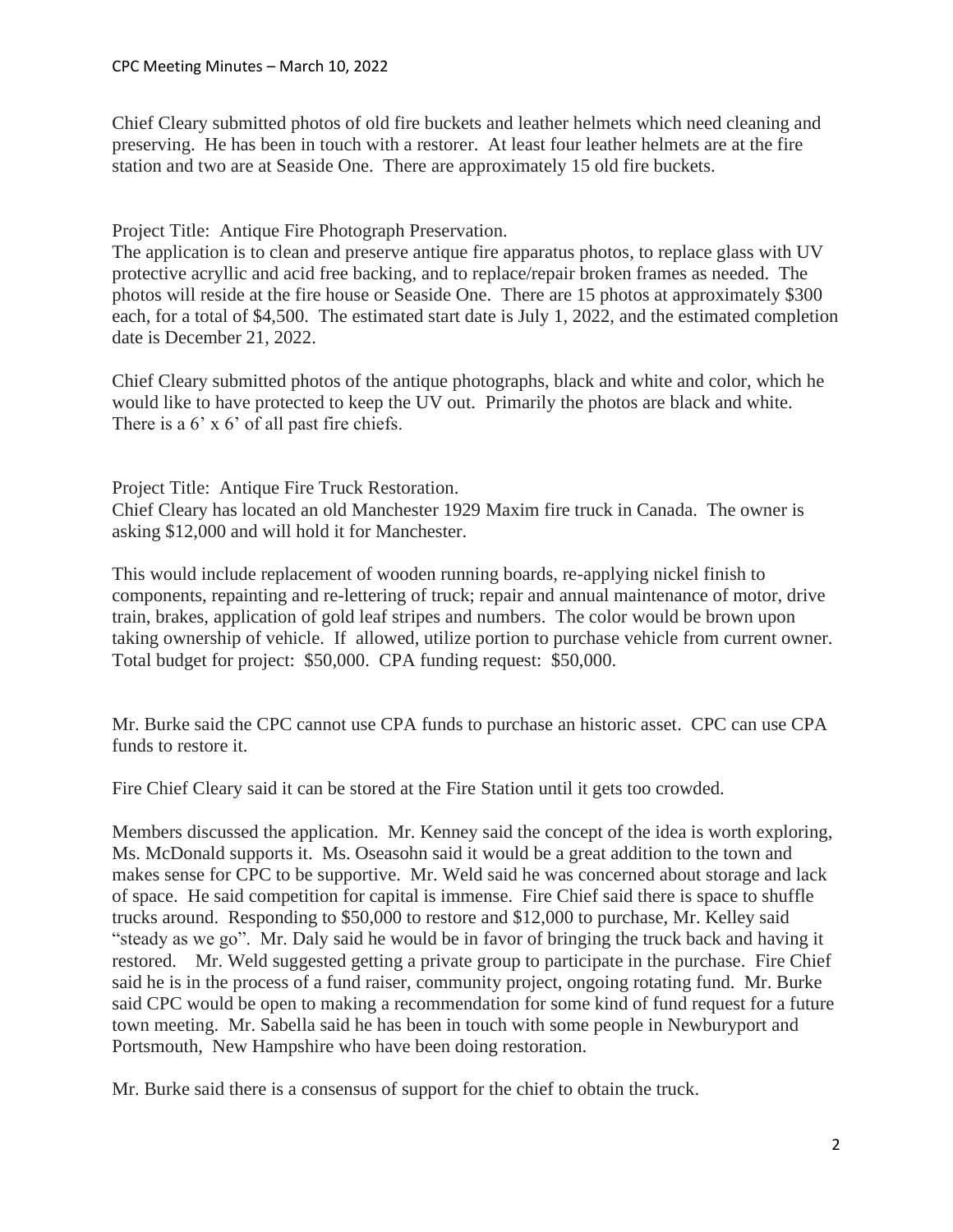Regarding Project Title: Fire Bucket and Fire Helmet Restoration and Preservation, and Project Title: Antique Fire Photograph Preservation, Mr. Burke made a motion and Mr. Mastrogiacomo seconded it to restore the buckets and helmets and the restoration of the photographs not to exceed \$10,000.

## Discussion ensued.

Mr. Sabella said he would like to see the patina on the buckets and helmets retained. Fire Chief said the restorer evaluates each one on the merits, not the same for each bucket and helmet. Fire Chief said he would have a conversation with the restorer on each piece.

There being no further discussion, and upon roll call vote with Members Burke, McDonald, Kenney, Mastrogiacomo, Oseasohn, Sabella and Wood-Kelly voting in the affirmative, and Mr. Weld abstaining, it was VOTED to approve the Project Title: Fire Bucket and Fire Helmet Restoration and Preservation, and the Project Title: Antique Fire Photograph Preservation, to restore the buckets and helmets and the restoration of the photographs not to exceed \$10,000.

Mr. Burke will present the above recommendation to the Finance Committee and Board of Selectmen. Mr. Weld said he would bring up the Fire Chief's application at tonight's Finance Committee meeting or at the next meeting.

Fire Chief Cleary will keep CPC in the loop as he makes progress.

Review all open CPA funded projects. Chair will seek reports from Dept heads on progress

• Parks and Rec

Director Cheryl Marshall reported that nothing has changed. No money has come out of the account since the last meeting.

Regarding pickleball courts, they are close to coming up with a plan for numbers and restoring courts. DPW Engineer Desrosiers is going over the work with Conservation Administrator Bertoni. Ms. Marshall said more work needs to be done with the subbase.

Regarding defibrillators, Ms. Marshall is working on getting them; she does not know when they will get to Manchester.

• Title Search

Town Assessor, Michelle Branciforte, reported by email that the Title Search is an ongoing project which is continuing.

• Restoration of Records.

Town Clerk Dianne Bucci reported by email that she has purchased fire proof file cabinets and will continue to buy more fire proof storage as soon as she has completed this stage.

• Dexter Pond.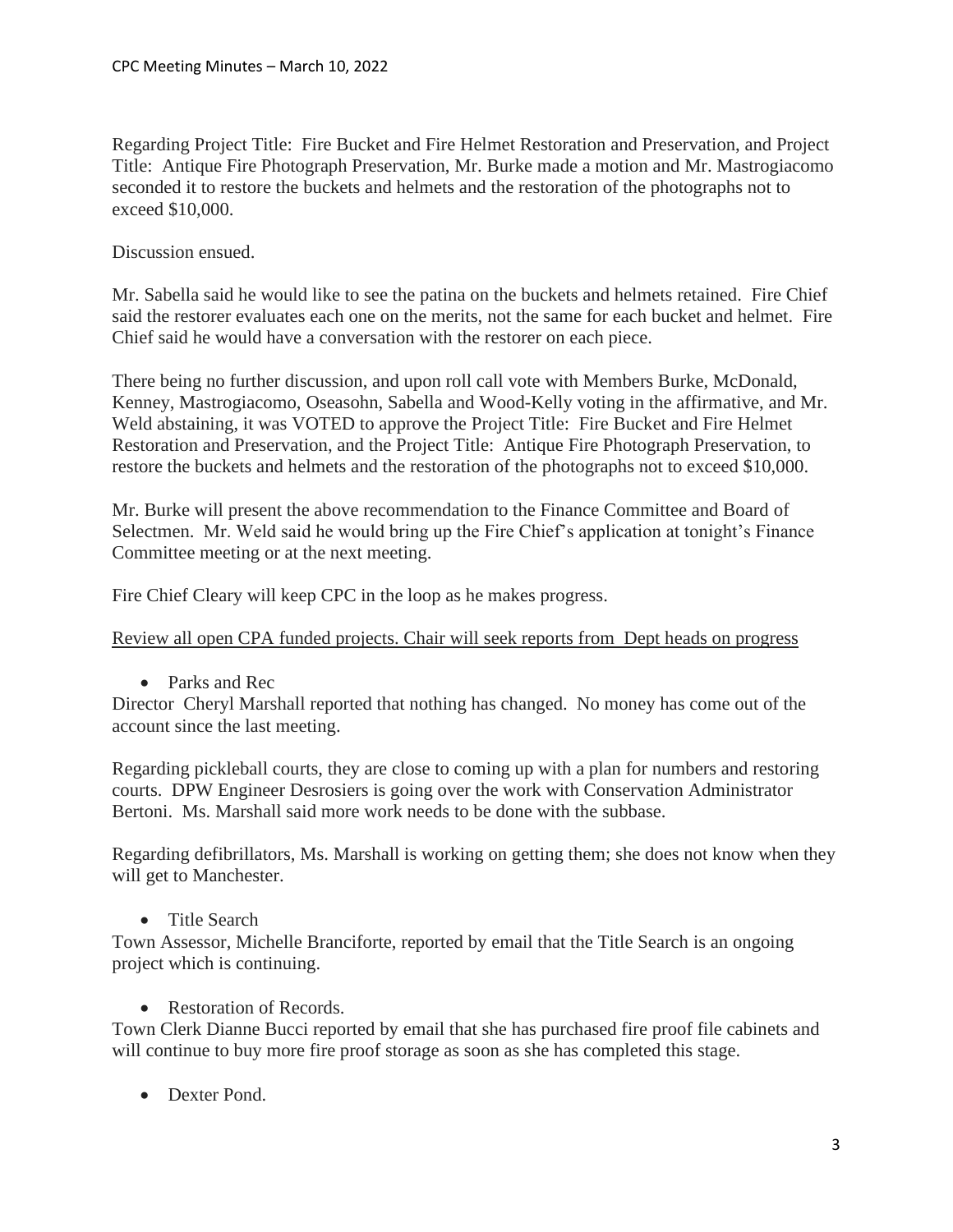#### CPC Meeting Minutes – March 10, 2022

The work has been completed and the account will be closed.

• Preservation of land next to Shingle Hill

Ms. Oseasohn reported that this project is ongoing, and there is a process now to put together an RFP for a management plan.

• Manchester Affordable Housing Trust

Ms. McDonald reported that to date the CPC has awarded the MAHT \$700,000. MAHT has also received \$167,000 from Surf Village and another \$100,000+- in donations from

private individuals. MAHT has almost \$800,000 in its account today.

MAHT has paid its consultant \$26,250.00, its architect \$21,175 and Action, Inc \$150,000. There have been a few miscellaneous items that total about \$10,000.

At the next meeting of the MAHT they hope to finalize the RFP for the potential project.

• Land Christian Hill

Town Planner Sue Brown reported by email that this project is still in the works. Ms. Bertoni is working on it.

• Trail Improvements, Markers and Brochures

Town Planner Sue Brown reported by email that the Open Space Committee is near to finishing this project. Ms. Helen Bethel is the contact.

• Friends of Trees.

Friends of Trees Chairperson Sue Mittermaier reported by email that work is being done restoring a heritage oak tree at Tucks Point. More work is being done on trees at the Singing Beach Parking lot. Remaining funds will be allocated to further plantings at Tuck's Point or getting started on invasives removal at Rosedale Extension.

• Morss Pier Reid Park

Harbormaster Bion Pike reported by email that the work is ongoing. Permitting is in process. He is hoping to apply for a construction grant by May 1 for the Seaport Economic Council..

• Rotunda

Harbormaster Pike reported by email that Prock Marine will begin in late March or early April to install pilings. J&L Welding will be on-site at the same time as Prock Marine. Floaot parts will be arriving next week and the harbor department will be constructing the ramp float.is scheduled to begin the work on the rotunda ramp in April. Prock is obligated to finish by Memorial Day.

• Seaside One

Mr. Jeff Parker of the Seaside One Committee and DPW Engineer Desrosier reported that there is some roof work that needs to be done on Seaside One..

• Cemeteries

Work is ongoing. The 1661 Cemetery fence is being restored, as is the Rosedale fence. DPW is hoping to have the work done by Memorial Day. The cast of the finial at Rosedale becomes the property of the Town.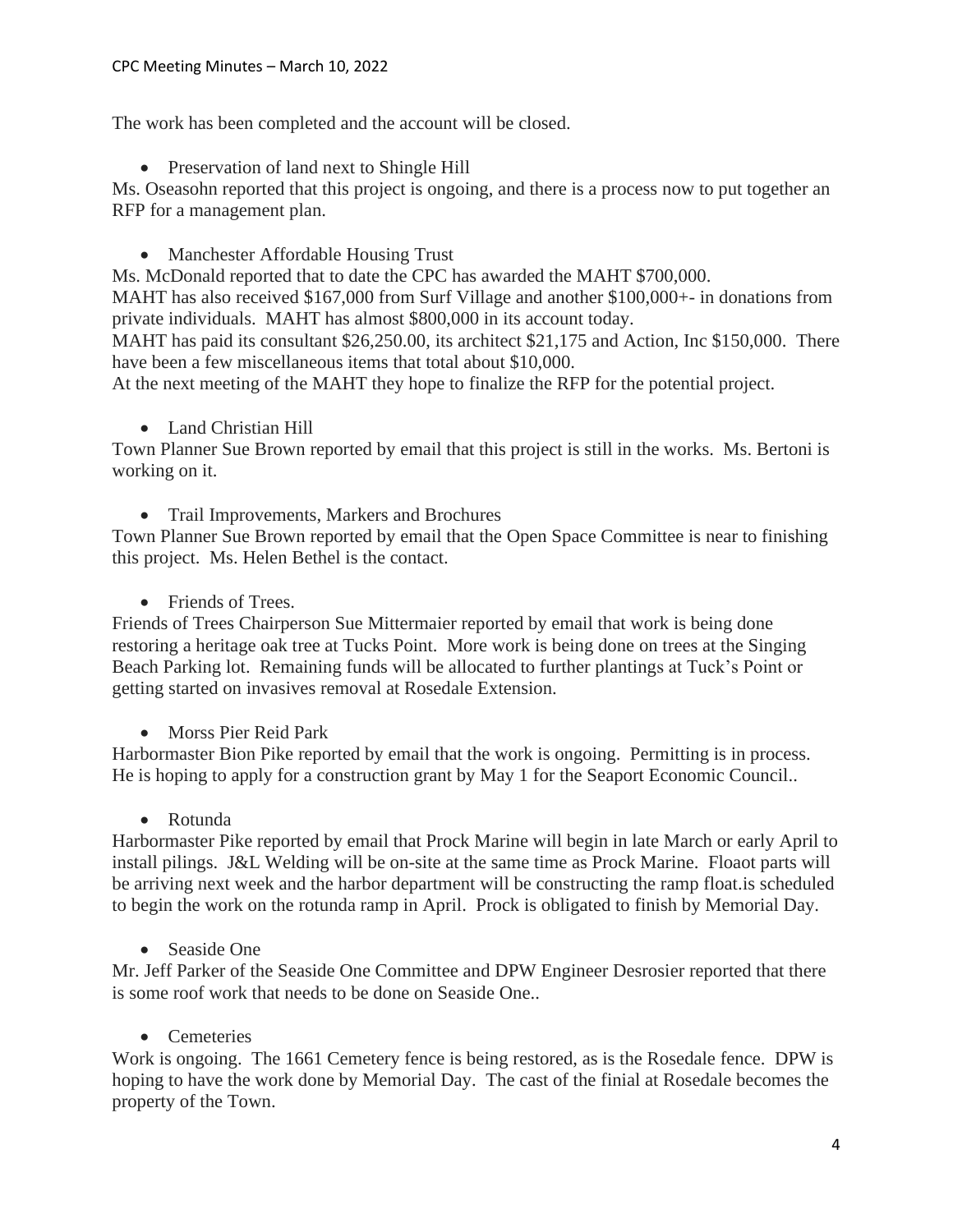## • Library

Library Trustees President Baun has contracted with Pallazola Brothers for the landscaping work.

## • Parks, Pickleball and Sweeney

DPW Engineer Desrosiers reported by email that all are being worked on.

Discuss strategy for possible surcharge increase including need for a ballot initiative Mr. Burke said he expects that CPC will be asked for funds or to fund a bond for the Tucks Point Rotunda. Administrator Federspiel has made it clear that there are several options for finance including a CPC bond and increase in CPC surcharge. The impact dollar-wise will not be known until a study is done. The earliest would be next spring.

Mr. Kelly said that the last time that CPC put up a surcharge increase they lost at the ballot. He would like the town government to do the work to get the necessary vote down from 2/3 to a majority.

Mr. Burke said Stuart Saginor, Executive Director of the Community Preservation Coalition, confirmed that MBTS is the only town that requires 2/3 vote for CPC bonding.

Mr. Sabella suggested that between now and when the study comes out, the CPC plant the seed that CPC would like to raise the surcharge. Get a study committee together to study the Rotunda, Sweeney, athletics, and other items.

Mr. Weld said there might be an override for the school district next year. He said that the town has to take some responsibility as to how they are going to fund the capital expenditures.

Mr. Burke will ask Mr. Federspiel, Mr. Bodmer-Turner and Ms. Mellish to join a CPC meeting for discussion.

Mr. Weld this is the importance of the five- and ten-year capital plans. There are some very big projects. The plan will be very instructive to the CPC.

Mr. Kelly will get more information on a ballot committee before the next CPC meeting.

Liaison Reports Deferred

Town Meeting Discussion deferred

Business not anticipated by chair None